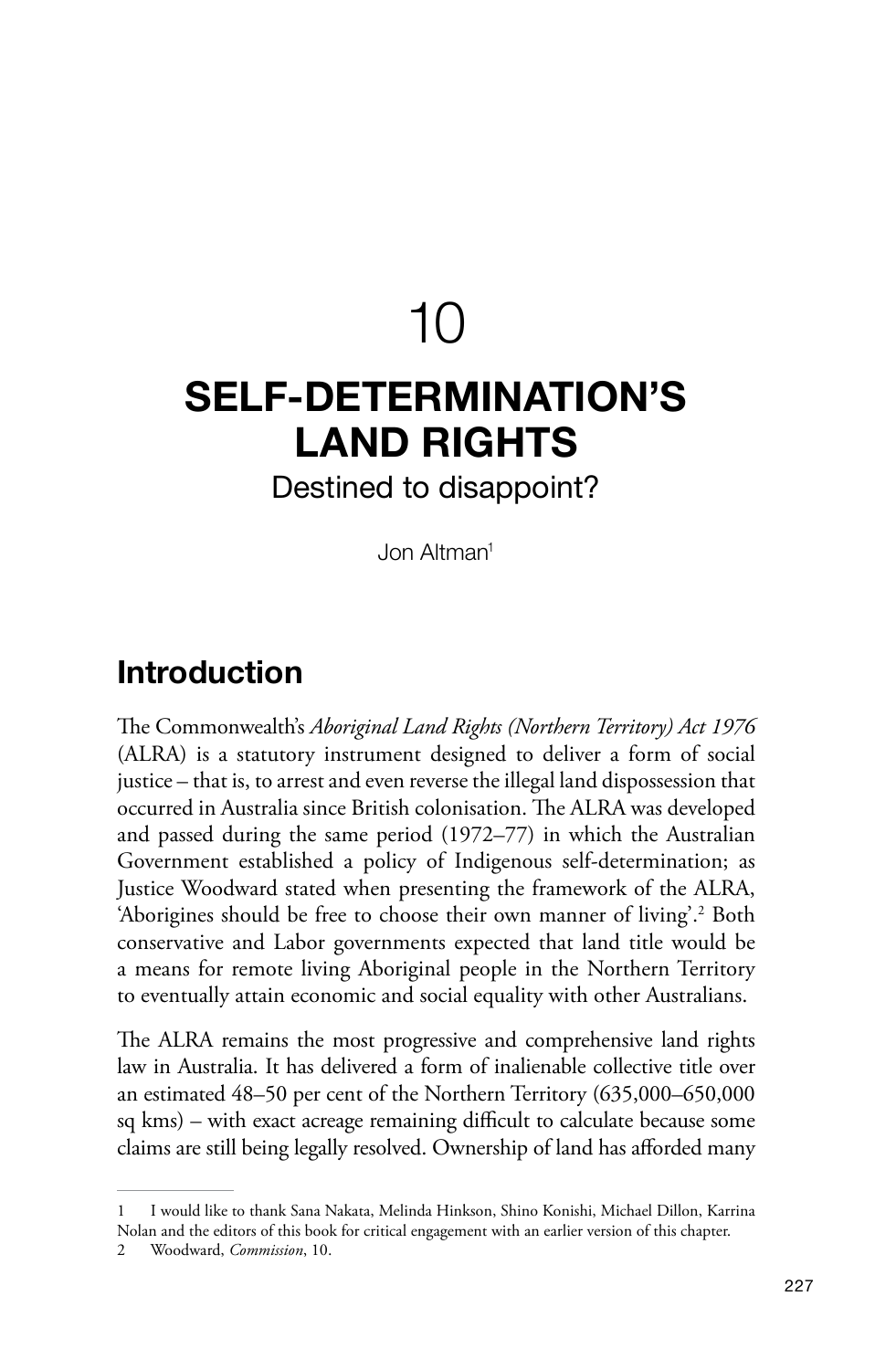Aboriginal people in the Northern Territory the choice to live differently in accord with diverse elements of their traditions and customs. I use the term differently here in two senses: differently to mainstream Western ways, and differently to how they had lived on government settlements and missions. However, the expectations that the ALRA raised are fundamentally contradictory. On the one hand, traditional owners may wish to live differently on Aboriginal-owned land. Such 'difference', from an Indigenous standpoint, might emphasise the protection of sacred sites in a sentient ancestral landscape and the use of the land's natural resources for sustenance and wellbeing. On the other hand, individuals might aspire to attain socio-economic equality; to strive for equality as sameness – assessed from a political or bureaucratic standpoint using conventional social indicators and statistics – that might make it impossible to live on one's ancestral land. Assessment of whether the ALRA has met its objectives is thus relative to one's choice of a wide spectrum of standpoints – ranging from that of a recognised traditional owner of land who might be focused on maintaining difference to that of a member of Australia's political, corporate or bureaucratic elites who often emphasise sameness.

By all statistical accounts, the ALRA has failed to deliver socio-economic equality between the Northern Territory's Aboriginal and non-Aboriginal people, measured as two distinct populations. Could land title ever have simultaneously satisfied the Aboriginal aspiration to live differently and any aspiration to be equal, in socio-economic terms, to non-Aboriginal people? This is a complex question that I look to address in my conclusion. This question matters to me personally because, since the late 1970s, I have worked at various times with and/or on behalf of traditional owners, Aboriginal groups, governments, statutory authorities and non-government organisations to strengthen the ALRA and to resist the dilution of its provisions.

### **The ALRA's immediate antecedents: 1972**

Ruling on a case brought by residents of Yirrkala mission in the Northern Territory Supreme Court, in April 1971 Justice Blackburn found that Australian law did not recognise Aboriginal title to land; this meant that the Commonwealth Government was under no legal obligation to consult with Aboriginal residents about a massive bauxite mine on Crown land reserved for their exclusive use. The Australian Government had to respond to the public perception that while the ruling was correct in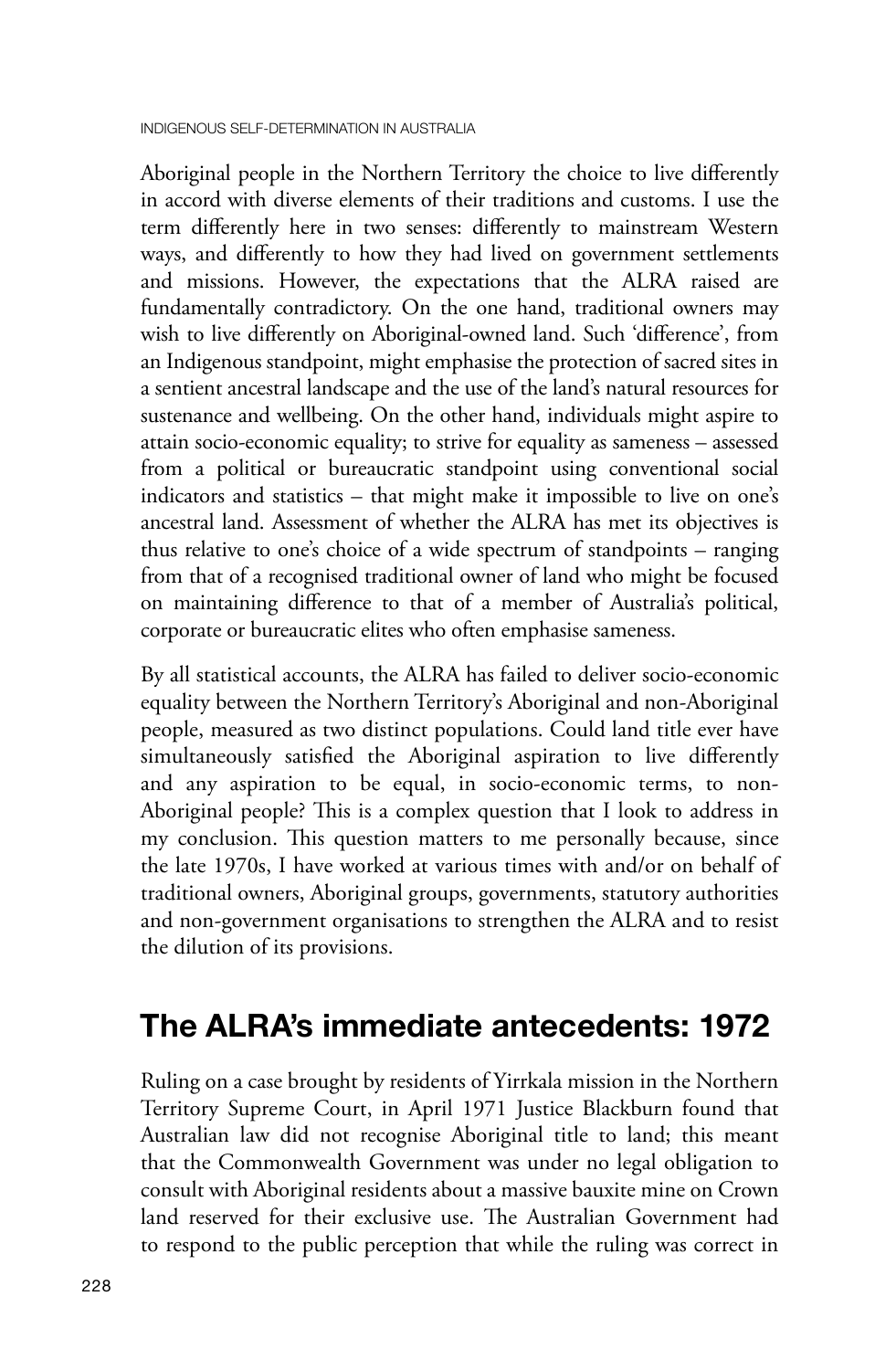law it was unfair in its effect on the plaintiffs' community. On Australia Day 1972, Prime Minister McMahon announced that the Australian Government would create a new form of tenure – a lease, lasting 50 years, available to individuals, groups or communities who could demonstrate to a Land Board their intention and ability to make economic and social use of the land.3 As in other leases, mineral and forest rights would be reserved for the Crown. It was assumed by the McMahon Government (and more widely) that the interest of Aboriginal people themselves would be served by mineral exploration and development on Aboriginal reserves.

The prime minister's Australia Day statement angered Aboriginal activists; they immediately set up the 'Aboriginal Tent Embassy' on the lawns of Parliament House. By early February activists associated with the Embassy had drawn up a five-point plan for land rights: Aboriginal control of the Northern Territory as a state within the Commonwealth, legal title and mining rights to all reserves throughout Australia, the preservation of all sacred sites throughout Australia, legal title and mining rights to areas in and around all Australian capital cities, and compensation (6 billion dollars, worth about \$200 billion in 2019) for lands not returnable and an annual percentage of gross national income.<sup>4</sup> According to John Newfong, 'the figure of six billion was chosen in order to establish in the minds of the white men and their governments not only this right of prior ownership but also our right to compensation'.<sup>5</sup> Like the McMahon statement, the demands of the Aboriginal Tent Embassy encompassed competing logics: a call for social justice and compensation for past wrongs, and for land as the economic base for self-sufficiency as well as for its spiritual and sacred importance.

On 8 February 1972 a delegation of activists met Opposition leader Gough Whitlam who gave partial endorsement of the five-point plan and made a commitment to Aboriginal land rights that was widely reported in the media.<sup>6</sup> In his election speech of November 1972 Whitlam stated:

We will legislate to give aborigines land rights – not just because their case is beyond argument, but because all of us as Australians are diminished while the aborigines are denied their rightful place in this nation.7

<sup>3</sup> McMahon, *Australian Aborigines Commonwealth Policy*.

Newfong, 'Aboriginal Embassy', 139.

<sup>5</sup> Newfong, 'Aboriginal Embassy', 142.<br>6 Robinson, 'Aboriginal Embassy', 8: Fe

<sup>6</sup> Robinson, 'Aboriginal Embassy', 8; Foley, 'Reflection', 36.

Whitlam, 'It's Time'.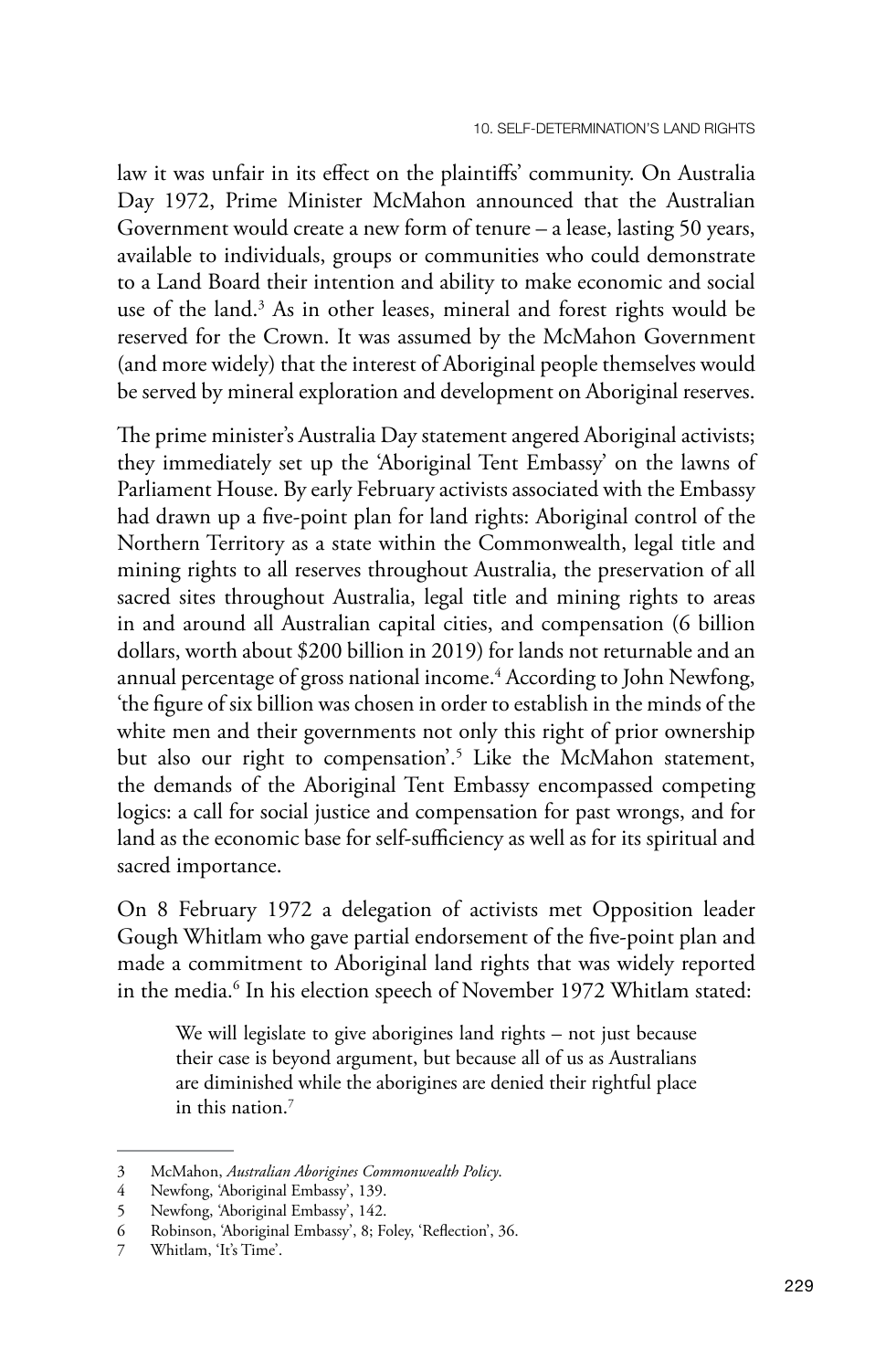At the same time Whitlam, like McMahon, promoted northern development: 'Labor's objective is to develop the vast and valuable resources of Northern Australia for the benefit of the Australian nation and future Australians'.

### **From Woodward's royal commission to land rights: 1972–77**

Exactly 12 months after Whitlam met with Aboriginal activists on the lawns of Parliament House, his government (elected 2 December 1972) commissioned Mr Justice Woodward, who had represented the Yolngu plaintiffs in the Gove case, to advise how to recognise in legislation the traditional land rights of the Aboriginal people of the Northern Territory. Woodward's inquiry was limited to the Northern Territory in part because his commission was a direct political response to the Blackburn decision, but also because the Territory was administered from Canberra and the Australian Constitution empowered the Commonwealth to make laws there.<sup>8</sup>

Woodward produced a template for land rights law. The 20 per cent of the Northern Territory that had been reserved for Aboriginal use was to be transferred to land trusts to be managed by statutory land councils as instructed by the owners of that land. All unalienated Crown lands were to be open to claim by people who could demonstrate before an Aboriginal land commissioner that they were a local descent group with primary spiritual responsibility for land and associated sacred sites and were entitled 'as a right to forage over the land claimed'.9

Woodward was determined to complete his inquiry quickly and so chose an approach that he assessed as measured, 'taking into account financial and political realities'.10 Woodward did not engage with, or receive submissions from, the Black activists from the Aboriginal Tent Embassy; he may have assessed their more radical demands as unrealistic.

<sup>8</sup> Neate, *Land Rights Law*, 3.

<sup>9</sup> Section 3 of *Aboriginal Land Rights (Northern Territory) Act 1976* (Cwlth).

<sup>10</sup> Woodward, *One Brief Interval*, 141.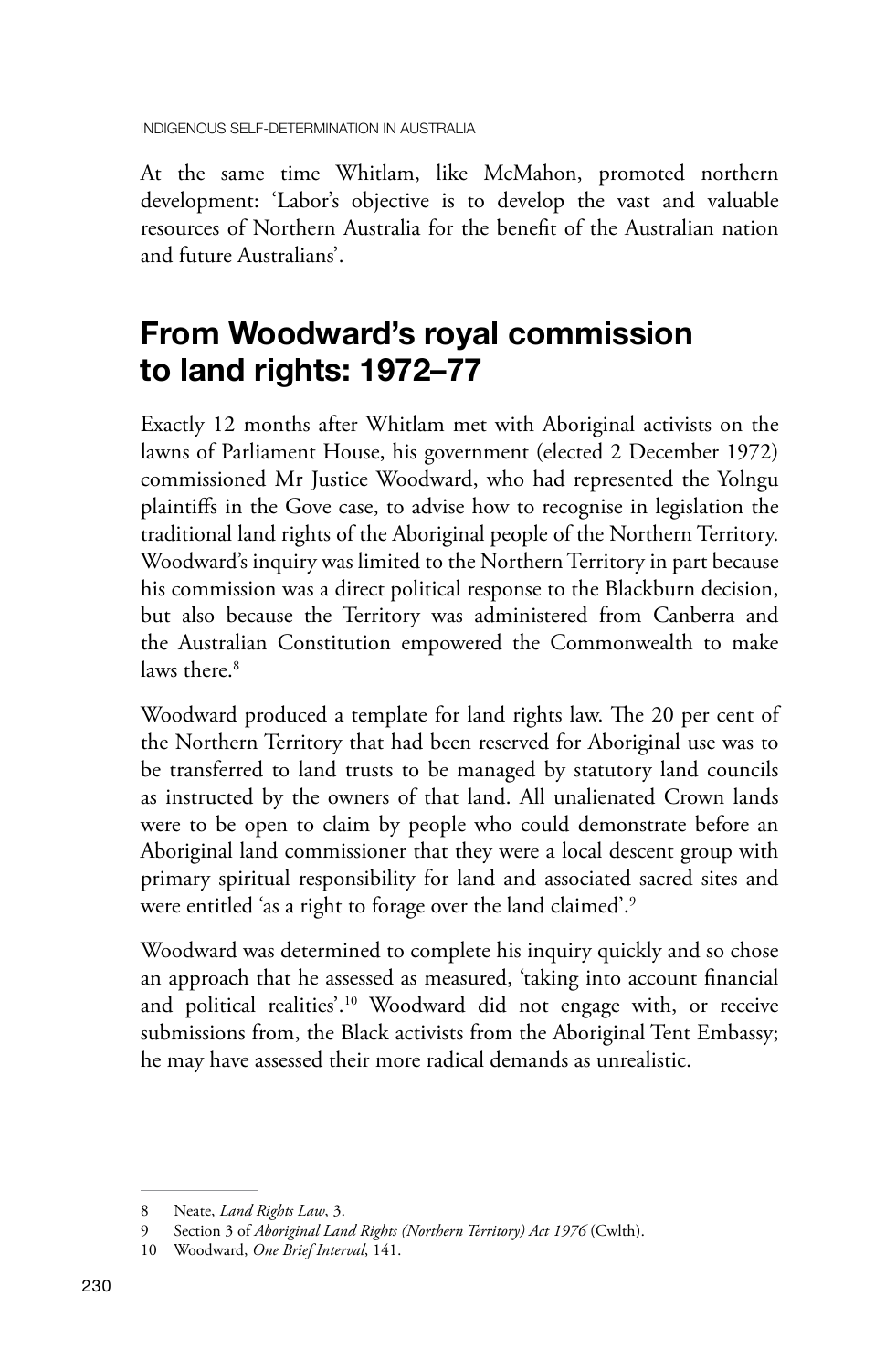Woodward's 'measured' approach had shortcomings. Although the Letters Patent of his commission directed him to include 'rights in minerals and timber', he did not recommend that landowners be vested with property rights in subsurface minerals.11 The question of mineral rights probably caused Woodward the most difficulty and concern.12 But in the end, he was persuaded by mining industry submissions that Aboriginal traditional owners should be treated no differently from other Australians. This decision undoubtedly reduced the economic potency of land rights. Instead, he recommended a right of veto, so that Aboriginal landowners would have the legal authority to determine what happens on their land: 'I believe that to deny Aborigines the right to prevent mining on their land is to deny the reality of their land rights'.13 Woodward thought it 'likely, particularly in the long term, that consent will generally be given'.14 On the 'difficult question'15 of how to distribute money paid by miners, he recommended that:

All statutory payments for permits and leases be paid over by the Government to the regional Land Council for distribution among traditional owners; all royalty payments be paid over by the government to the regional Land Council for distribution as follows: two tenths to be retained by the Land Council, two tenths to be paid to the other regional Land Council, three tenths to be paid to the local community, and three tenths to be paid to the A.B.T.F [Aborigines Benefits Trust Fund].16

Passed by the Australian Parliament in 1976, the ALRA established Aboriginal land councils as statutory authorities to represent traditional owners with a degree of independence from governments. In other respects, Woodward's recommendations had been diluted. For example, the ALRA excluded the possibility that land could be claimed based on need or in towns. Some responsibilities that Woodward had imagined for the Commonwealth were delegated to the new Northern Territory Government, effective 1 July 1978, so that Aboriginal people have found themselves in a politically fraught tripartite arrangement. Mining royalties that were to be paid to land councils were now to be paid to the Northern Territory Government. The Commonwealth was to pay

<sup>11</sup> Woodward, *Commission*, 1.

<sup>12</sup> Woodward, *Commission*, 103–04.

<sup>13</sup> Woodward, *Commission*, 104.

<sup>14</sup> Woodward, *Commission*, 104.

<sup>15</sup> Woodward, *Commission*, 108.

<sup>16</sup> Woodward, *Commission*, 109.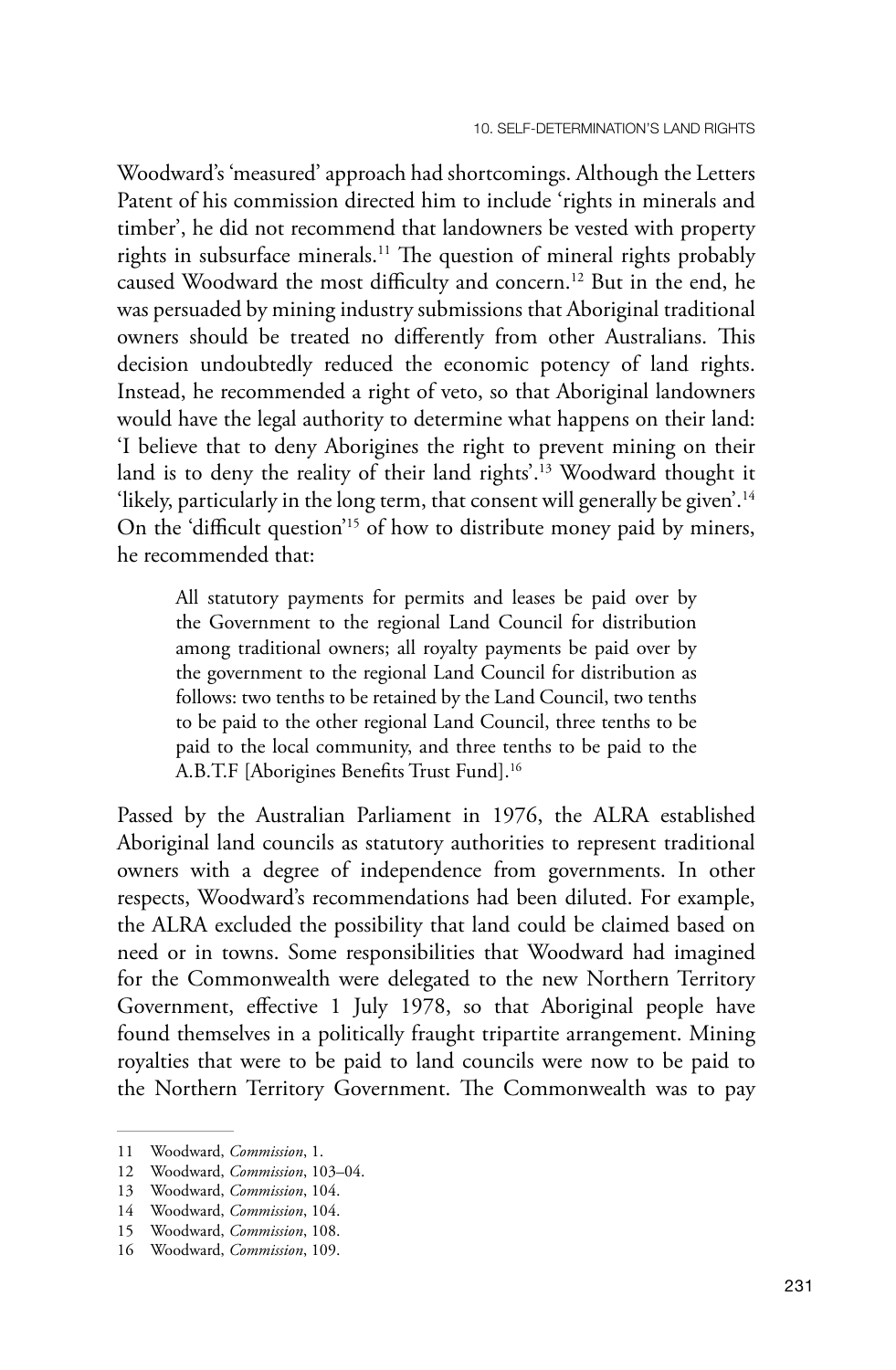an equivalent amount to the newly established Aboriginals Benefit Trust Account that superseded the existing Aboriginal Benefits Trust Fund. This changed the way that the use of royalties was to be accountable. Because these Commonwealth payments were now from consolidated revenue, royalty-equivalents were not the 'private' income that Aboriginal people might derive from consenting to the commercial use of their property but 'public moneys' subject to ministerial directions and scrutiny.<sup>17</sup>

Woodward's hope was that 'Aboriginal communities should have as much autonomy as possible in running their own affairs'.18 As a law enabling self-determination, the ALRA's version of land rights goes beyond any land or native title laws passed since. However, while Aboriginal people own considerable tracts of land, most of what happens on that land where Aboriginal people are invariably in the clear majority is legally subject to external governance, not local Aboriginal regulation. Political jurisdiction over Aboriginal lands, mineral exploration aside, remains almost exclusively with mainstream forms of government. Both Woodward's proposals and the ensuing the ALRA combine the visions of becoming equal and remaining different, though Woodward seemed to privilege difference over sameness. While 'Aborigines should be free to choose their own manner of living', their land rights would be 'a first essential step for people who are economically depressed and who have at present no real opportunity for achieving a normal Australian standard of living'.19 He warned that 'the granting of land rights can only be a first step on a long road towards self-sufficiency and eventual social and economic equality for Aborigines' and that 'there is little point in recognising Aboriginal claims to land unless the Aboriginal people concerned are also provided with the necessary funds to make use of that land in any sensible way which they wish'.20

<sup>17</sup> Altman, *Mining Royalties*, 42–47.

<sup>18</sup> Woodward, *Commission*, 10.

<sup>19</sup> Woodward, *Commission*, 10, 2.

<sup>20</sup> Woodward, *Commission*, 133, 9.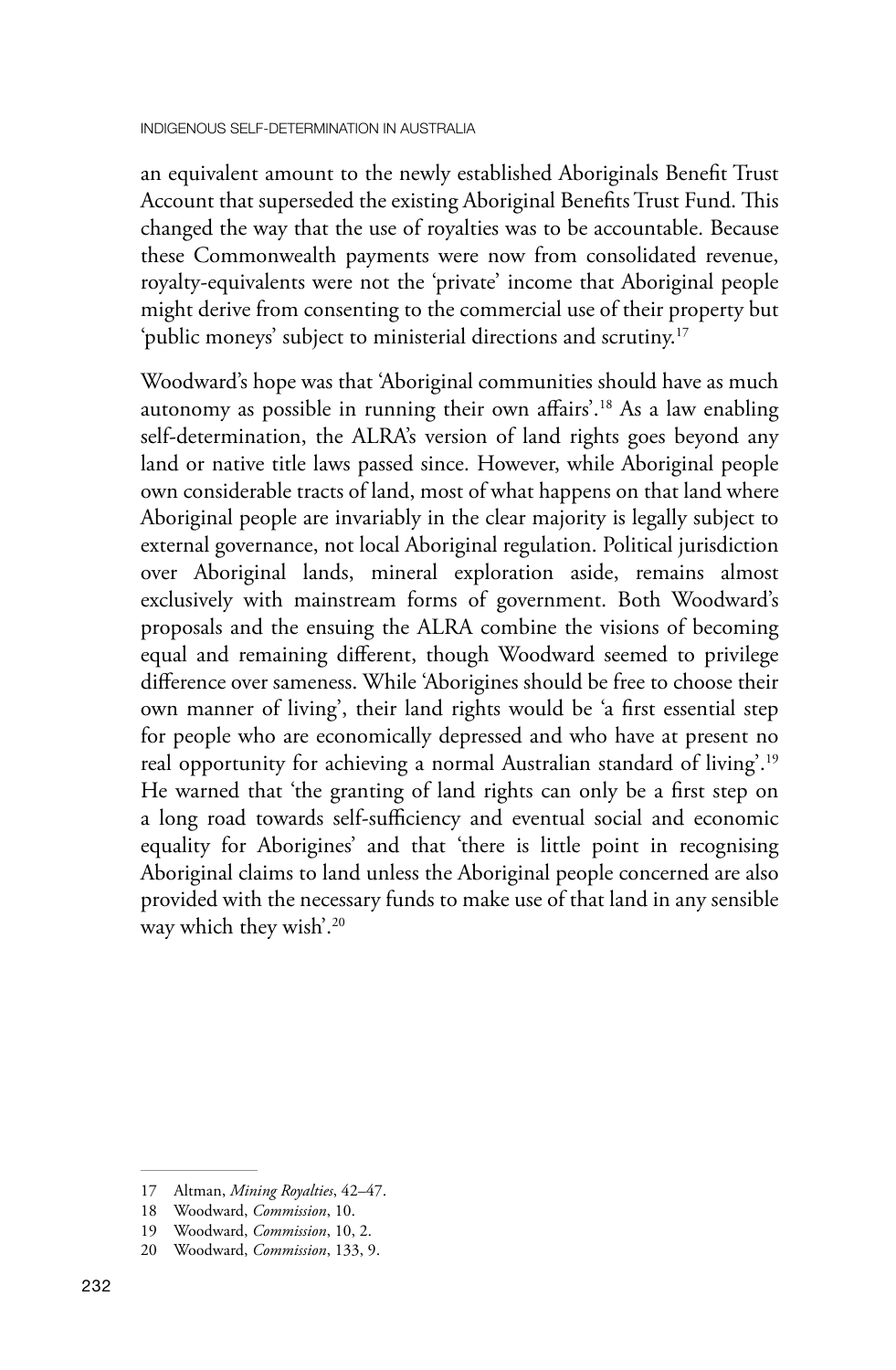### **Equality and difference as a practical research problem**

Almost on the day the ALRA was proclaimed, my Aboriginal economic policy research commenced at the University of Melbourne collaborating with John Nieuwenhuysen. Our project, funded by the Commonwealth Department of Aboriginal Affairs, was to document the economic situation of Indigenous people across Australia.21 We were aware of the postcolonial optimism of those with newly acquired property rights in land, especially among those people who had moved to outstations or homelands from the government settlements and missions where they had been centralised, voluntarily and involuntarily, under colonial regimes. We were no less aware of an emerging tension between the rights of groups to enjoy their land rights, a form of difference, and a government goal shared by many Aboriginal people for socio-economic sameness. Like Woodward, we were careful to argue that it would be difficult, and in some situations perhaps impossible, to achieve socio-economic equality. We sought to reduce expectations that land rights would enable economic independence from government, especially for remote outstation communities.<sup>22</sup>

Shifting from the academic discipline of economics to anthropology, in 1979 I was granted permission by the late Anchor Kulunba and his family to live with them at an outstation called Mumeka located on their Kurulk clan estate in western Arnhem Land. I wanted to understand how Kuninjku people made their living and what they thought about development.

Kuninjku-speaking people had moved to the government settlement of Maningrida, established in 1957 under the policy of assimilation. In the early 1970s, when rights to land were emerging as a national issue, they returned to live on their ancestral lands at outstations, including Mumeka, as 'an experiment in self-determination' assisted administratively and logistically by unusual and sympathetic officials like the enigmatic John Hunter in their particular situation (see Haynes chapter).<sup>23</sup> Kuninjku people who had maintained only vestiges of their pre-colonial huntergatherer way of living in Maningrida went back to live on their land as 'modern hunter-gatherers'.24

<sup>21</sup> Altman and Nieuwenhuysen, *Economic Status.*

<sup>22</sup> Altman and Nieuwenhuysen, *Economic Status*, 195–96.

<sup>23</sup> Peterson and Myers, *Self-determination.*

<sup>24</sup> Altman, *Hunter-Gatherers*.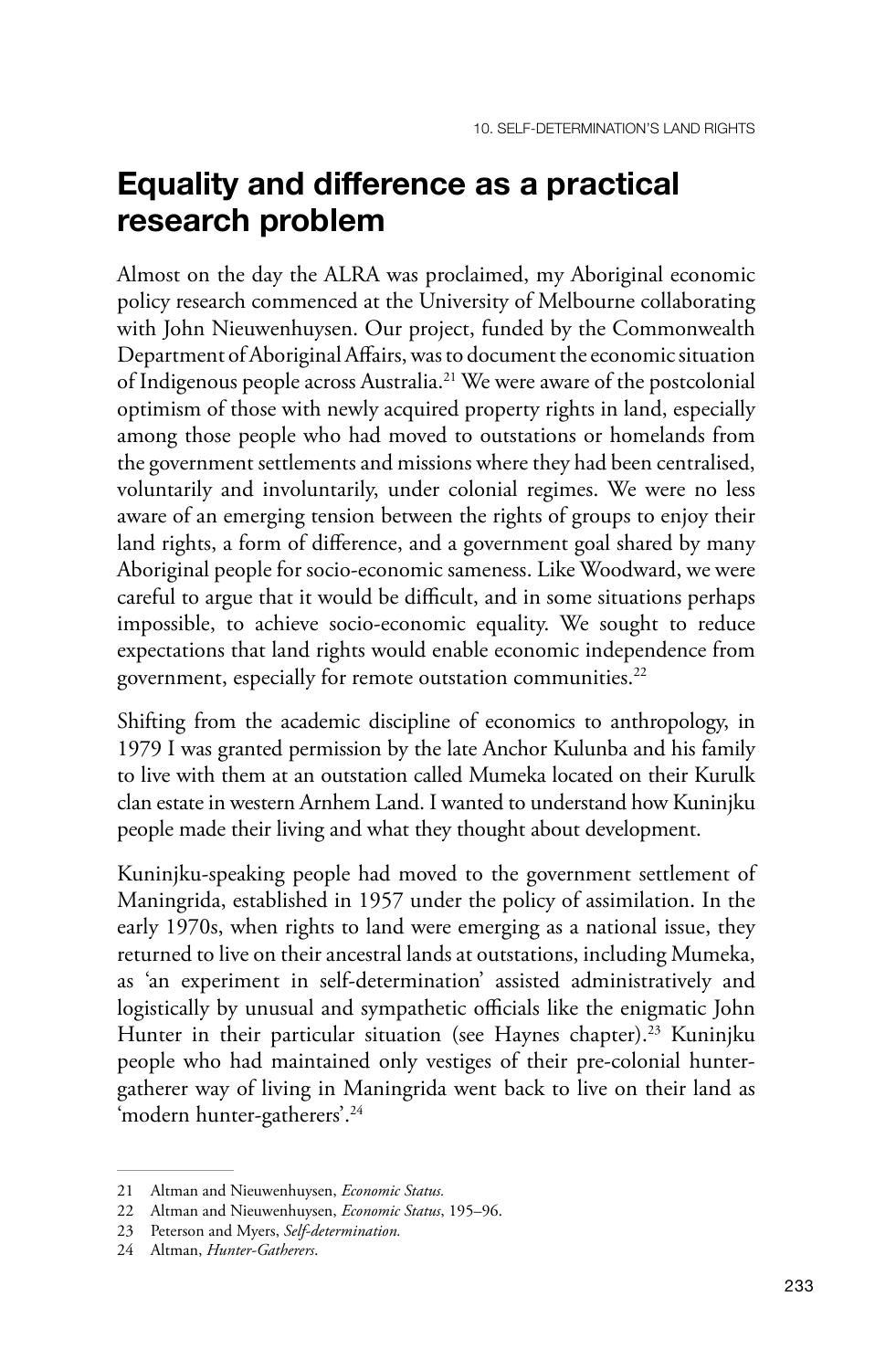My research showed that people were sustained from three sources. First, they worked consistently to self-provision, exploiting the resources on their country; much of their dietary intake was from bush foods. When I quantified the value of this food, I found that most of their 'income' (cash and non-cash) came from hunting and fishing. At the same time, Kuninjku engaged with market capitalism. Assisted by a communitycontrolled arts centre based at Maningrida, they produced art for sale. Over time they became increasingly adept at refiguring their artistic traditions using local materials and references to sacred places and mythology. Their third source of support was the social security benefits to which they had recently become entitled as Australian citizens. Inequitably, as poor Australians, they received very little else from the state in terms of health or education or community services. The plural (or hybrid) economy they fashioned for themselves fundamentally challenged evolutionary thinking, dominant in policy circles, about the superiority of capitalism in remote regions such as Arnhem Land.

This was land rights and self-determination at work. Kuninjku people were taking primary spiritual responsibility for their clan lands, protecting sacred sites while exercising their economic right to make a living off their land and resources. In 1985, when a mining company sought permission to explore their land for minerals, the Northern Land Council mediated, as required by law, to identify and consult traditional owners. Key landowners had observed the nearby Nabarlek and Ranger uranium mines and had talked to these mines' beneficiaries, so they were aware of the potential monetary benefits of consenting to exploration and mining.25 However, their experience of the ALRA was that it secured their access to their lands and resources, and Kuninjku people were now relatively economically and politically autonomous. Vetoing exploration, they implicitly accepted a social compact that enabled them to lead a materially modest, but spiritually rich and socially cohesive, lifeway.

Over a two-year period from 1985 to 1987 I used my Mumeka research in submissions to two national inquiries. In each case I advocated for policies to support people who chose to live at outstations on their ancestral lands. The Miller Committee on Aboriginal Employment and Training Programs saw economic value in people living off the land and recommended the rapid expansion of the Community Development Employment

<sup>25</sup> Altman, *Mining Royalties.*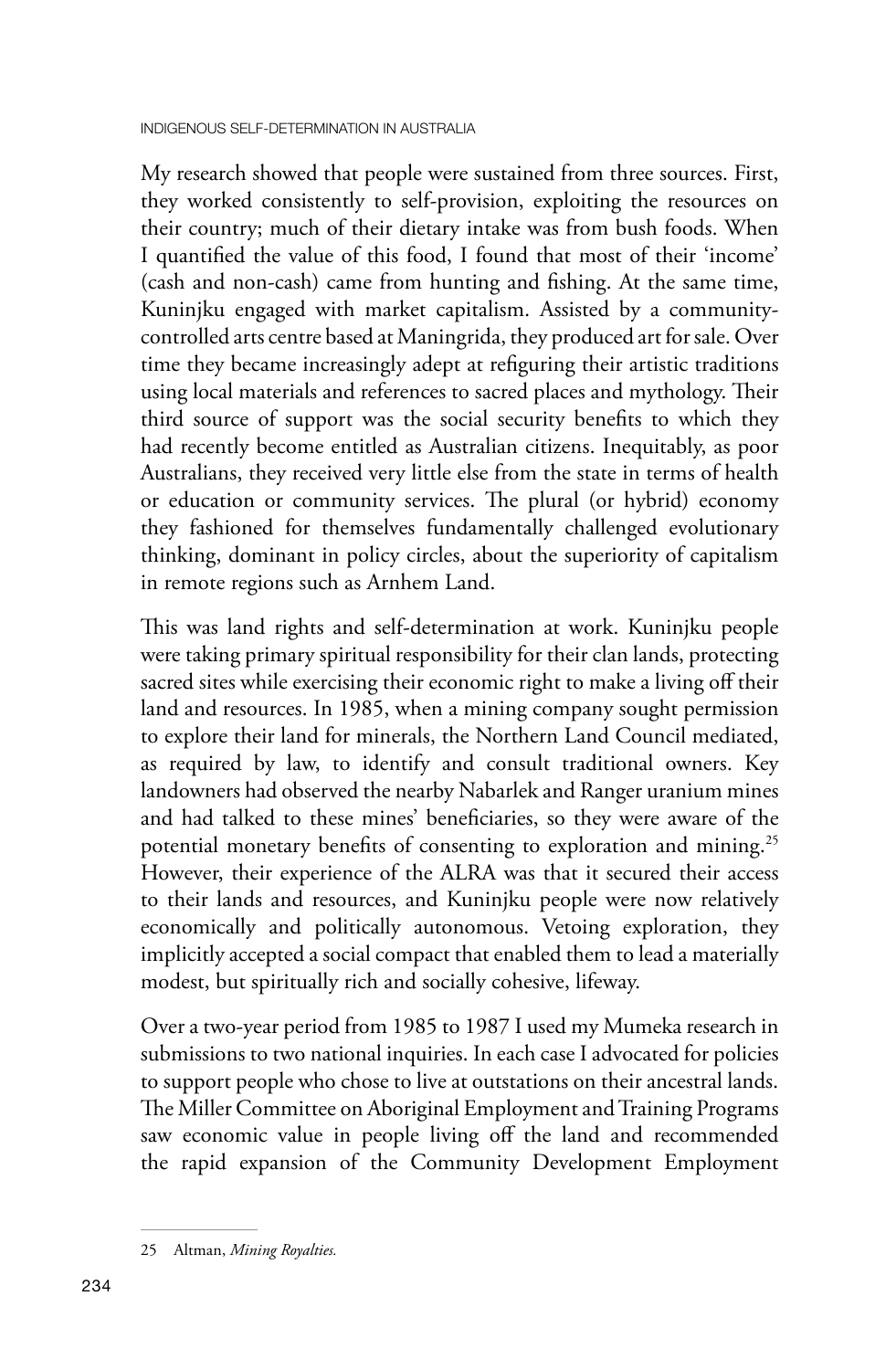Projects (CDEP) scheme as a form of unconditional income support for outstation residents.<sup>26</sup> While the ensuing Aboriginal Employment Development Policy (AEDP) partly implemented this recommendation, the AEDP also aimed to deliver economic equality between Indigenous and other Australians by 2000, which I had advised was impossible to achieve in very remote Australia.<sup>27</sup> The second inquiry  $-$  a national review of outstations – was conducted by the House of Representatives Standing Committee on Aboriginal Affairs. The committee's report *Return to Country* not only lauded the relative autonomy of outstation residents but also recommended the flexible delivery of citizenship entitlements such as education and health and municipal services to these small and remote communities.28 The committee also endorsed the Miller recommendations for investment in appropriate forms of income support and economic development. In my view, it is an enduring indictment of Australian fiscal federalism and of the lack of intergovernmental cooperation and accountability that the Commonwealth and Northern Territory governments never properly implemented the recommendations from these national inquiries. Policy innovation and its implementation might well have ameliorated the emerging tensions and conflicted logics of simultaneously supporting forms of difference and sameness that continue to undermine the aspirations of many traditional owners today.

#### **Defending land rights and self‑determination from equality as sameness**

Twenty years after the ALRA's passage, and with the election of a conservative government in March 1996, self-determination's land rights were subject to increasing criticism as an obstacle to socio-economic equality. Policy thinking swung to focus more on the socio-economic status of individuals and households and less on collective rights and Indigenous-specific approaches to governance and development. In the period since 1996, governments have revisited assimilationist goals – adopting Western norms

<sup>26</sup> Miller, *Aboriginal Employment.*

<sup>27</sup> Australian Government, *Aboriginal Employment*. The Miller Committee also endorsed capital programs to build an economic base and new industries in Aboriginal-owned remote Australia. This recommendation resonated with the Aboriginal Tent Embassy's claim for compensation in 1972 but, as Dillon's chapter in this book argues, implementation of this idea has been disappointing.

<sup>28</sup> House of Representatives Standing Committee on Aboriginal Affairs, *Return to Country*.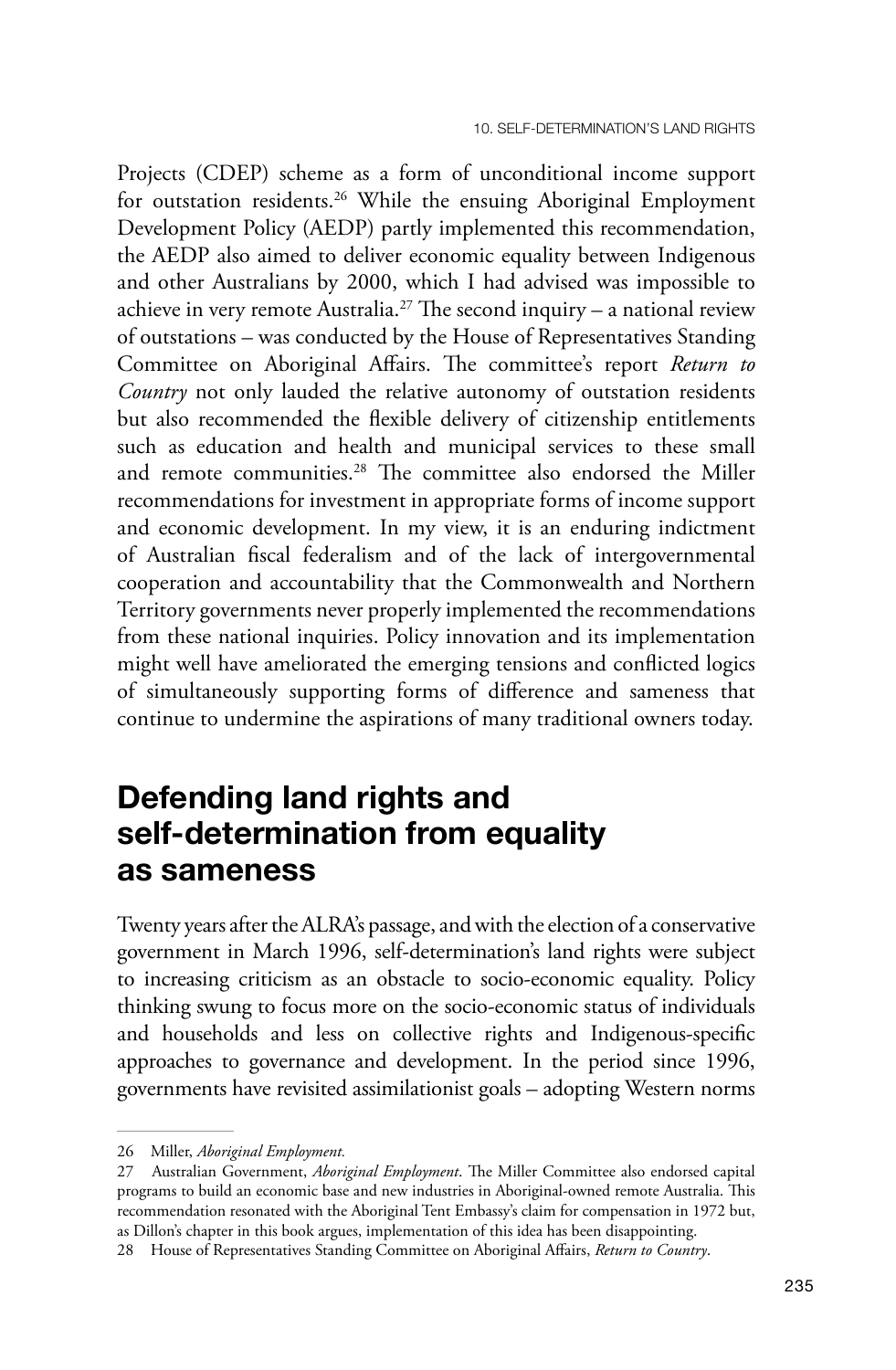and values in judging wellbeing and in comparing Indigenous people living remotely on their land with all other Australians.29 In 1993, many of the conservative parliamentarians who now made up the Howard Government (1996–2007) had opposed the *Native Title Act 1993*. Pandering to populism, the incoming Prime Minister John Howard represented native title as endangering national economic development.<sup>30</sup> Because the ALRA's free prior and informed consent provisions conferred stronger negotiating rights on traditional owners than the Native Title Act, the ALRA was in the new government's sights for reform.<sup>31</sup>

To describe my own engagements in these policy debates I will focus on two episodes of attempted reform before revisiting Mumeka to outline what this has meant on the ground.

In 1997, the Howard Government commissioned John Reeves QC to review the ALRA. His report *Building on Land Rights for the Next Generation* sought to make the ALRA an instrument to secure economic and social advancement for all Aboriginal people in the Northern Territory, not only for Aboriginal landowners.<sup>32</sup> In this respect, Reeves's vision resonated with McMahon's in 1972. Reeves proposed diluting the rights of traditional owners and the political power of their representative land councils. The Territory government, having consistently opposed land claims made under the ALRA since 1978, welcomed Reeves's reforms as strengthening its territorial and political jurisdictions. The land councils fought back, armed with activist expertise and – reminiscent of the Aboriginal Tent Embassy in 1972 – support from a substantial section of national public opinion. Aboriginal people in several Central Australian communities burned copies of the Reeves Report. John Herron, Minister for Aboriginal Affairs, referred the review and its recommendations to the public scrutiny of a parliamentary inquiry. Sir Edward Woodward, now in his late 70s, was so disappointed with the Reeves Report that he made submission to the inquiry highlighting the shortcomings of its recommendations.<sup>33</sup>

<sup>29</sup> Sullivan, *Belonging Together*; Strakosch, *Neoliberal Indigenous.*

<sup>30</sup> John Howard, television interview with Kerry O'Brien, 7.30 Report, ABC, 4 September 1997, transcript, PM Transcripts, Department of the Prime Minister and Cabinet, accessed 26 February 2019, [pmtranscripts.pmc.gov.au/release/transcript-10469.](http://pmtranscripts.pmc.gov.au/release/transcript-10469)

<sup>31</sup> McKenna 'Assessing the Relative'. In 1984, the Hawke Government had similarly proposed to weaken the ALRA's right of veto as an element of its unsuccessful plan for a 'preferred national land rights model'. Libby, *Hawke's Law*.

<sup>32</sup> Reeves, *Next Generation.*

<sup>33</sup> Woodward, *One Brief Interval*, 150.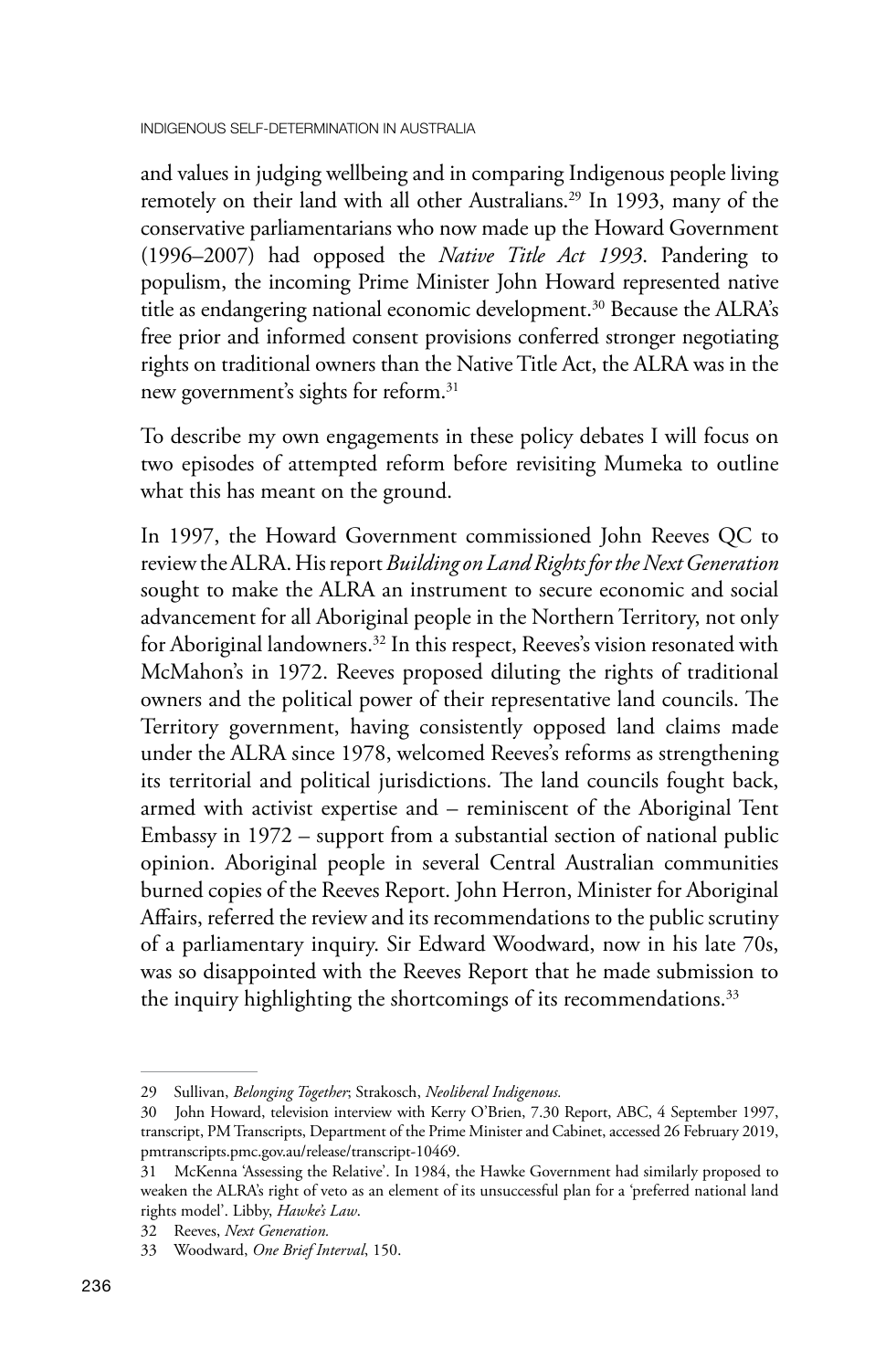I was among a group of academics at The Australian National University that collaborated with the Northern Territory land councils to convene a conference whose proceedings were quickly published.34 Among the conference contributors were Nicolas Peterson, who had been Woodward's expert anthropological adviser, Ian Viner, the government minister who had chaperoned the ALRA through parliament in 1976, and John Reeves. My own contribution took aim at Reeves's proposal that the land councils and royalty associations be replaced by a Northern Territory Aboriginal Council (NTAC). NTAC's function would be to receive and redistribute money earned from the agreed commercial use of Aboriginal land. I argued that this mechanism would blur an important distinction: between money coming to Aboriginal people as owners who had consented to others' extraction of mineral resources from their land and money coming to Aboriginal people, at the discretion of the minister, via the Aboriginals Benefit Trust Account. One likely effect of implementing NTAC, I argued, was that it would greatly reduce any incentive for traditional owners to negotiate royalty-generating agreements counter to Reeves's purported intention.35

In *Unlocking the Future: The Report of the Inquiry into the Reeves Review* the parliamentary standing committee unanimously rejected Reeves's recommendations.36 The unanimity of this rejection, given that the Reeves inquiry was government-initiated, was surprising, as was the committee's lead recommendation that the ALRA should not be amended without the free, prior and informed consent of traditional Aboriginal owners in the Northern Territory.37 Unlike Woodward in 1974, Reeves in 1998 clearly underestimated the support for what the ALRA had achieved: political representation and property rights in land.

The conservatives' desire to reform the ALRA re-emerged in 2005, during the fourth Howard Government. This government was emboldened by its control of both houses of parliament; by the bipartisan abolition of the Aboriginal and Torres Strait Islander Commission (ATSIC), leaving the

<sup>34</sup> Altman, Morphy and Rowse, *Land Rights*. By 1999 there were four land councils, the original Northern and Central Land Councils augmented by the Tiwi Land Council (established in 1978) and the Anindilyakwa Land Council (established in 1991).

<sup>35</sup> Altman, 'The Proposed'.

<sup>36</sup> House of Representatives Standing Committee on Aboriginal and Torres Strait Islander Affairs, *Unlocking the Future.*

<sup>37</sup> House of Representatives Standing Committee on Aboriginal and Torres Strait Islander Affairs, *Unlocking the Future*, xvii.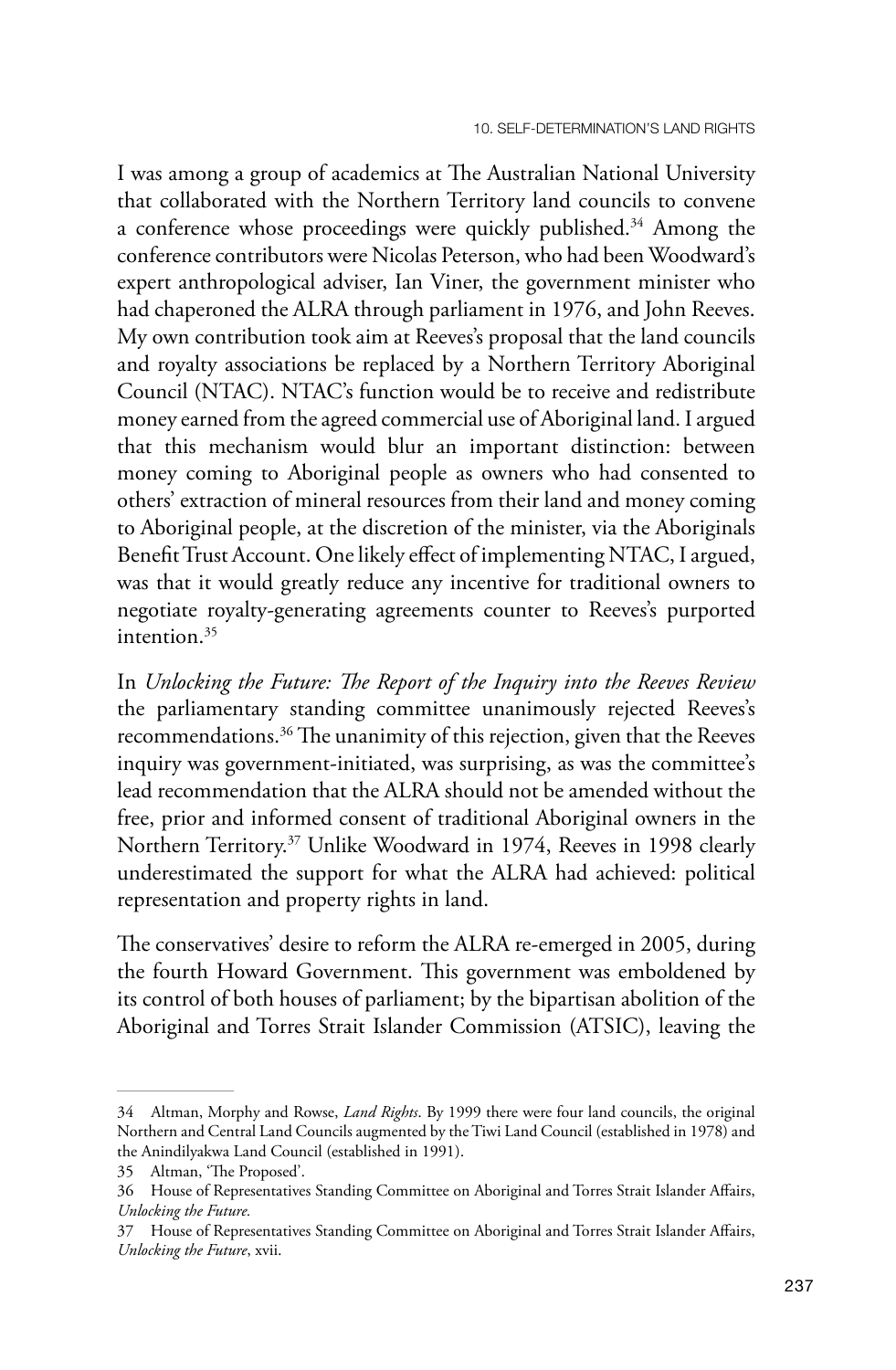ALRA politically exposed with only land councils as its defenders; and by intensifying assault on the institutions of Indigenous Australia.38 To replace ATSIC, the Howard Government appointed a National Indigenous Council (NIC). The NIC called for Indigenous Australians to have more opportunity for private home ownership and for business development. Warren Mundine, a New South Wales Aboriginal member of the NIC, was mistaken in describing tenure over Aboriginal land as 'communal' but his label was endorsed by powerful officials and the government. Mundine and others argued that the 'communal' title conferred by the ALRA inhibited both private home ownership and business development on Aboriginal land. Some commentators also managed to link the need for better security for women and children – widely acknowledged – with the need to reform 'communal' land tenure. In June 2007, the Howard Government exploited the *Little Children Are Sacred* report of the Board of Inquiry into the Protection of Aboriginal Children from Sexual Abuse, and seeming inaction by the Northern Territory Government, to launch the Northern Territory Intervention and harness public outrage to attack the ALRA by suggesting the permit system provided a protective umbrella for child sexual abusers.39 The government judged that it had public support to intervene in the Territory's remote communities, including by changing the ALRA, for the good of Aboriginal people.

Under the Howard Government's Northern Territory Intervention, entire townships located on Aboriginal land were leased compulsorily by the Australian Government for a five-year period. In response, the traditional owners of Maningrida brought an action in the High Court of Australia. The court ruled in 2009 that such unilateral acquisition of property was constitutionally legal only if the government paid just terms compensation.<sup>40</sup> After protracted legal negotiations the Gillard Government paid. This incident was a clear reminder about power relations in Australia – the settler state retains radical land title. Selfdetermination's land rights are qualified, a gift that can be withdrawn. The ALRA is vulnerable to deleterious amendment, even abolition, by the same parliament that conferred the rights, as long as it meets its constitutional obligation to compensate.

<sup>38</sup> Sullivan, *Belonging Together.*

<sup>39</sup> Hinkson, 'Introduction'.

<sup>40</sup> Brennan, '*Wurridjal v Commonwealth*'.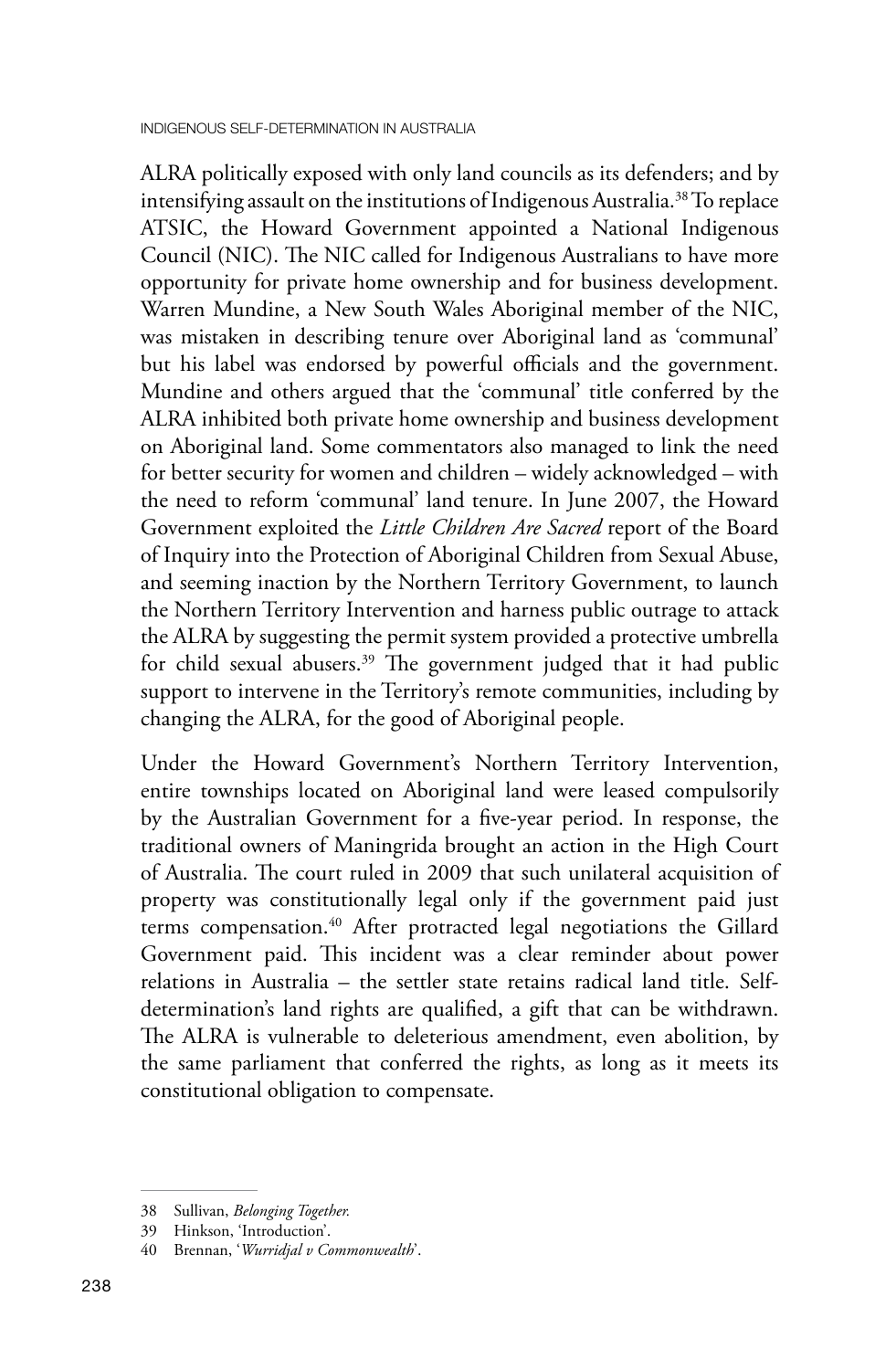The 'national emergency' amendments to the ALRA abolished the need for a permit to enter public areas of Aboriginal-owned townships and promoted new arrangements for 99-year leasing of land within townships (under a new Section 19A of the ALRA) to implement earlier NIC and government proposals. The leases were to be managed by a Canberrabased executive director of township leasing appointed by the minister and funded from royalties raised on Aboriginal land. This last reform was an ironic reversal of McMahon's (1972) proposal that Aboriginal people hold leases over Crown land; now Aboriginal landowners could issue a lease over their land to a government agency that in turn would issue subleases. Few land trusts have embraced the Section 19A leasing option. To transfer ultimate control of their land to the executive director of township leasing has had very limited appeal.

To understand what these struggles over land tenure have meant to those pursuing their lifeways on Aboriginal land, let us return to the Kuninjku. They have remained committed to their country for decades in the face of deepening ambivalences and underfunding by Commonwealth and Territory governments. Until the Northern Territory Intervention, Kuninjku had maintained what I have described as a plural economy in which minimal, unconditional state support facilitated self-provisioning and engagement with the extremely limited market opportunities available in remote Australia.<sup>41</sup> In this adaptive economy, they enacted Woodward's freedom 'to choose their own manner of living' and 'freedom to change traditional ways as well as a freedom to retain them'.<sup>42</sup>

Wary that fundamental reform of the ALRA would be politically difficult and could incur high compensation costs, Australian governments since 2007 have instead amplified a project of improvement to reform the people. A suite of paternalistic measures has been introduced seeking to convert the norms and values of remote living Aboriginal people to match those of some imagined responsible neoliberal subject. These measures are not about land rights per se, but about the owners' commitment to live on the land. Kuninjku, like homelands people everywhere, have been under enormous administrative pressure to recentralise to larger townships. Some wish to do so, but to the extent that traditional owners cease to live on their land, their territorial rights have little meaning.

<sup>41</sup> Curchin, 'Economic Hybridity'.

<sup>42</sup> Woodward, *Commission*, 10.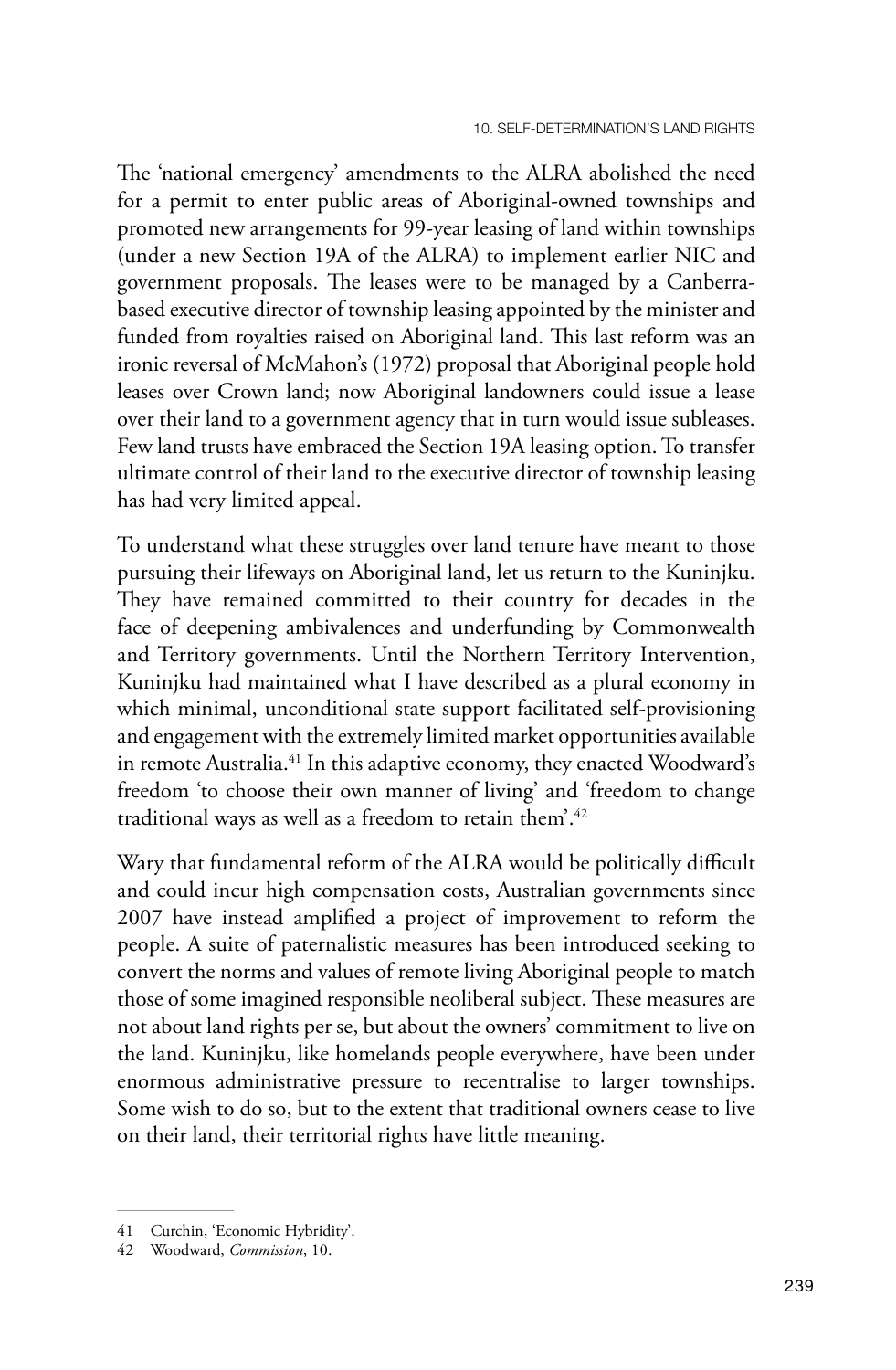Kuninjku are aware of the strategies designed to recentralise them, to eliminate their mobile way of living, and to inculcate them with Western norms and values ostensibly to close statistical gaps via enhanced engagement with market capitalism. They understand that they are losing the right to sustain themselves with a 'hybrid' economy dependent on continuing connection to their traditional lands and resources. They are deeply frustrated and angered that if they resist this second wave of colonisation they will be punished with impoverishing loss of the welfare payments on which their adapted economy has been dependent since the 1970s. The government is also coopting their regional support organisation, the Bawinanga Aboriginal Corporation, to assist delivery of programs, like compulsory work for the dole and income management, that close rather than open on-country possibilities.<sup>43</sup>

The recent actions of government have not extinguished all possibility of on-country living. For example, traditional owners in western Arnhem Land residing within the Warddeken Indigenous Protected Area have garnered support for living on country by voluntarily committing their biodiverse lands to the Australian conservation estate. These same lands have also been committed to a carbon farming commons, the Arnhem Land Fire Abatement project that extends over most of Arnhem Land's 100,000 sq kms. Managing wild fires contributes to the abatement of greenhouse gas emissions, and such abatement is sold. By attracting payments from diverse public, private and philanthropic sources to conserve biodiversity and reduce carbon emissions, some groups have managed to maintain enough independence from the state to successfully exercise their ongoing desire to live at outstations and make a living. This replicable example might prove a harbinger of how proactive members of remote communities might refigure their relations with the state and capitalism to be more politically and economically autonomous.

### **Conclusion**

Was self-determination's land rights destined to disappoint? Did the ALRA deliver simple justice to people unfairly dispossessed and betterment to people who are economically depressed? At the start of this chapter, I identified twin logics embedded in the ALRA: to deliver simple justice

<sup>43</sup> Altman, 'Raphael Lemkin'.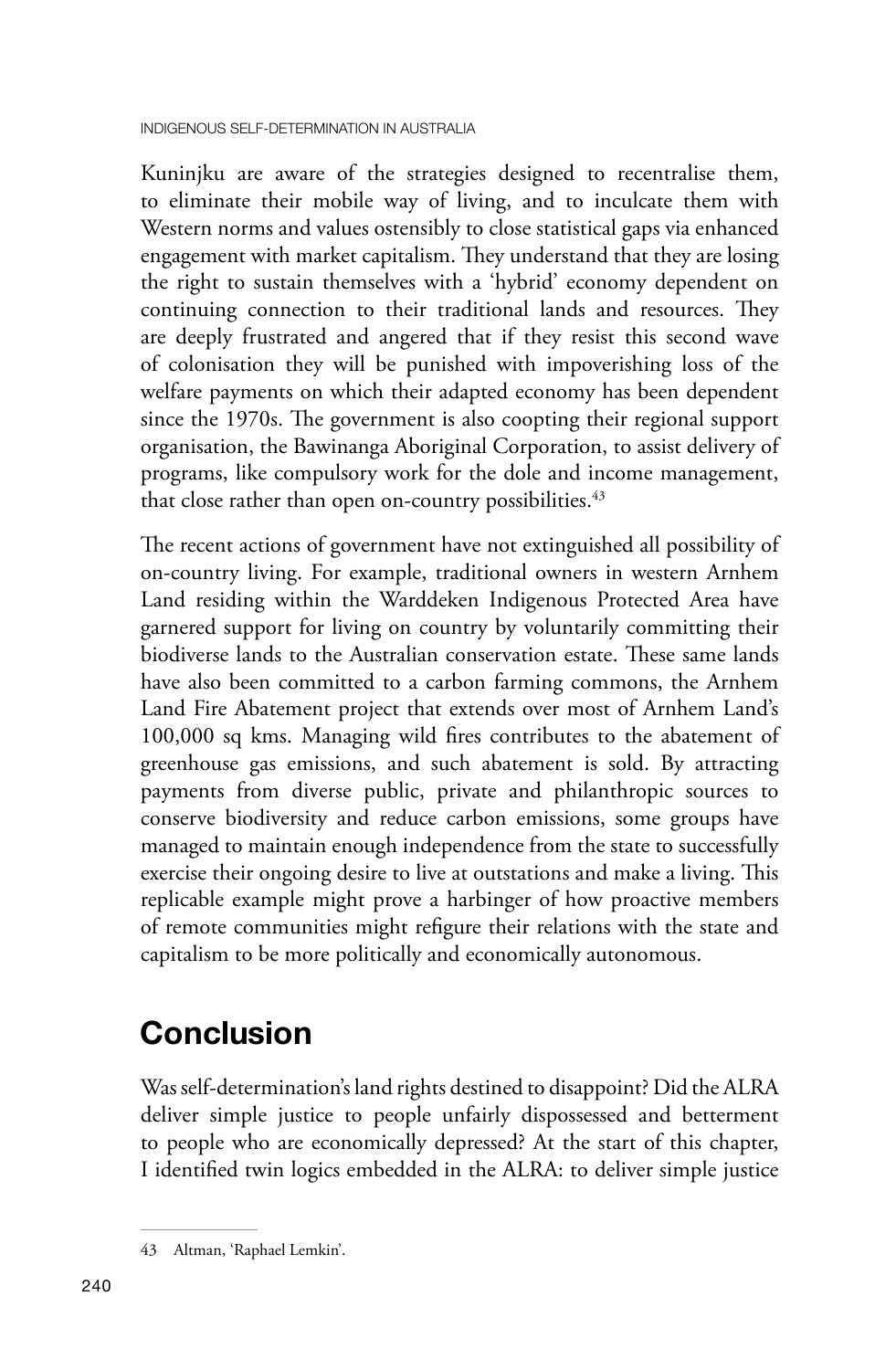by returning ancestral lands and to encourage the utilisation of this land to improve socio-economic marginality. I have argued that the tension between these logics has been exacerbated in the last two decades by policy settings that measure the wellbeing of Aboriginal people (and thus the success or failure of policy) by assessing only the degree to which they live in the same way as non-Aboriginal people. In such assessment, no value is accorded to people's self-determining choice to live in accord with elements of their customs and traditions.

The ALRA has contributed to simple justice by assuring legal title to vast tracts of ancestral land. However, by excluding the mineral rights that the land councils had argued were of fundamental importance to achieving full land rights, both Woodward's recommendations and the ALRA failed Aboriginal expectations. The ALRA's concession to the enduring influence of the mining industry in capitalist Australia marked the limits of settler state recognition.<sup>44</sup>

And why only in the Northern Territory? A request was made to Woodward to expand his inquiry to cover all Australia.<sup>45</sup> He declined because he believed this would take six years and he considered it preferable to treat the Northern Territory as a pilot study. In its limited spatial coverage and lack of political empowerment and compensation, the ALRA did not meet the demands made by Black activists in Canberra in 1972. The ALRA applies only to the Northern Territory, less than onefifth of the Australian continent; the Territory's Indigenous population, the ALRA's potential beneficiaries, constitute less than 10 per cent of the total Indigenous population estimated from the 2016 Census (compared to 20 per cent in 1971). From the perspective of those at the Aboriginal Tent Embassy, the early commitment to national land rights made by Whitlam soon turned to bitter disappointment. As Gary Foley, one of the Black activists now a professor of history notes, the young Black radicals got their first major lesson about 'political deceit and duplicity' owing to the failure of Whitlam to deliver on his promises.<sup>46</sup>

Perhaps there has been unrealistic expectation that land rights would deliver too much too quickly? Woodward cautioned that 'the granting of land rights can only be a first step on a long road towards self-sufficiency

<sup>44</sup> Altman, *Mining Royalties*, 39.

<sup>45</sup> Woodward, *One Brief Interval*, 138; Woodward, *Commission*, 130.

<sup>46</sup> Foley, 'A Reflection', 41.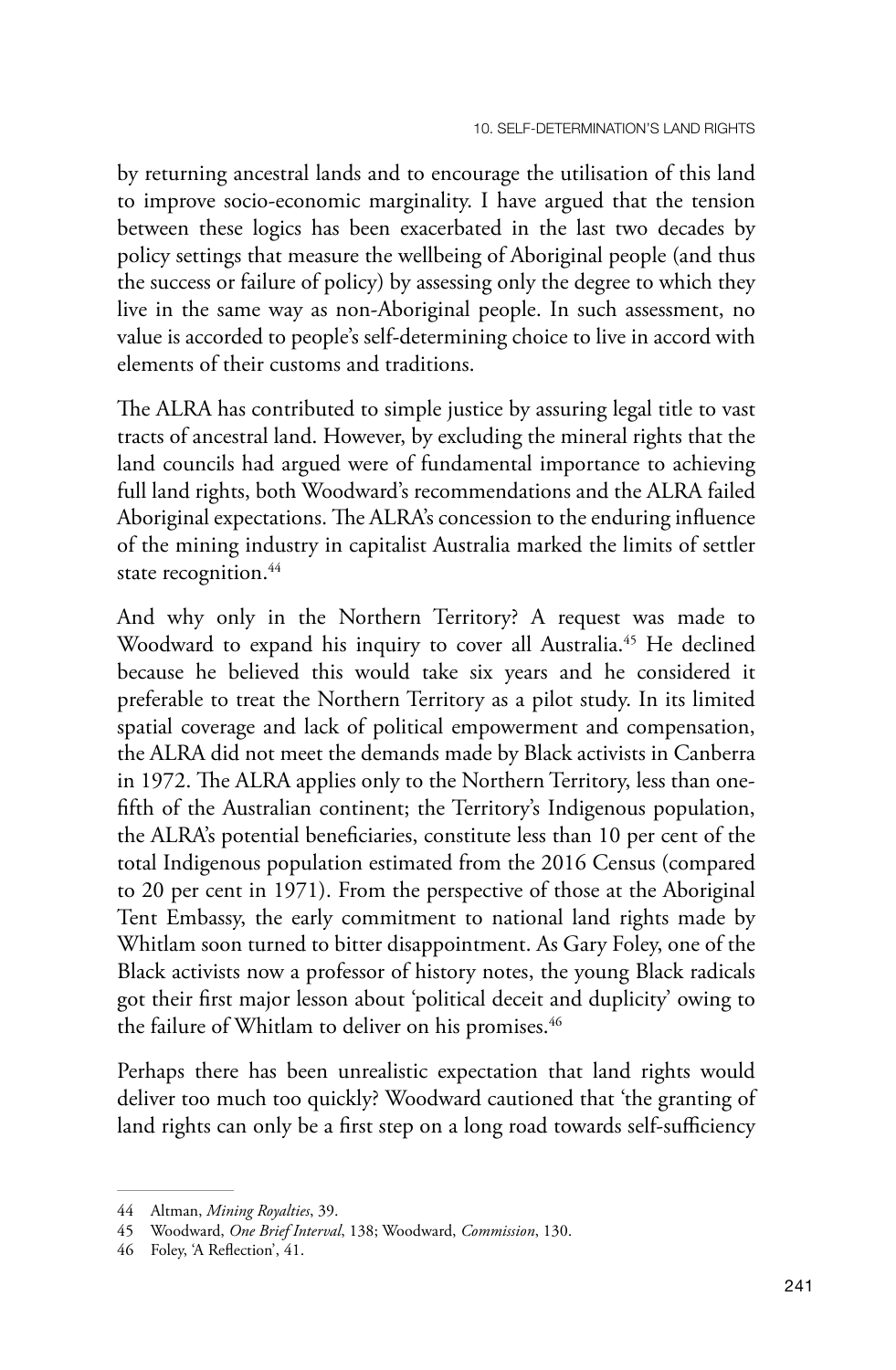and eventual social and economic equality for Aborigines'. He went on: 'it is an essential step even though its outcome may not be apparent for many years'.47 While some tentative steps forward were taken in the early years of the ALRA, in the last two decades the steps have been backward. Those living on Aboriginal land in the Northern Territory are not only the most impoverished people in Australia, but also they are becoming relatively poorer.48 This trend is the result of policy to discourage and even financially penalise those who live on their country. The most recent estimates from a Centre for Appropriate Technology (2016) survey indicated that there are over 600 homelands in the Northern Territory.<sup>49</sup> People may have land rights, but because the Commonwealth and Northern Territory governments fail to support living at outstations, people are leaving their ancestral lands. To pressure Aboriginal people for whom connection to country, sacred sites and ancestors in the landscape are paramount values to live in the same way as non-Aboriginal people is a form of cultural genocide.<sup>50</sup>

According to Woodward, one of the aims of land rights was to remove, as far as possible, the legitimate grievance of an important minority group within the community.<sup>51</sup> After nearly half a century, we can see that this aim has failed. The Aboriginal Tent Embassy stills stands in Canberra as a potent symbolic reminder of outstanding Aboriginal claims against the settler state. Gary Foley predicts that 'the Embassy can only be removed when Aboriginal people achieve their goals of land rights, self-determination and economic independence'.52

This chapter makes two broad arguments. First, that the ALRA was initially designed as an innovative and progressive institution. However, as Commonwealth law, the ALRA is always vulnerable to change, especially if a government controls both houses of parliament. The ALRA has been increasingly poorly applied, adversely amended and associated with other increasingly misconceived policies of betterment. Second, the twin logics of the land rights agenda – to enable both difference and equality – are in so much tension that the ALRA, as a settler colonial project, must always fail to some degree irrespective of how it is attempted. The underlying

<sup>47</sup> Woodward, *Commission*, 133.

<sup>48</sup> Markham and Biddle, 'Income'.

<sup>49</sup> Centre for Appropriate Technology, *Northern Territory Homelands*.

<sup>50</sup> Altman, 'Raphael Lemkin'; see also Short, *Redefining Genocide*.

<sup>51</sup> Woodward, *Commission*, 2.

<sup>52</sup> Foley, 'A Reflection', 41.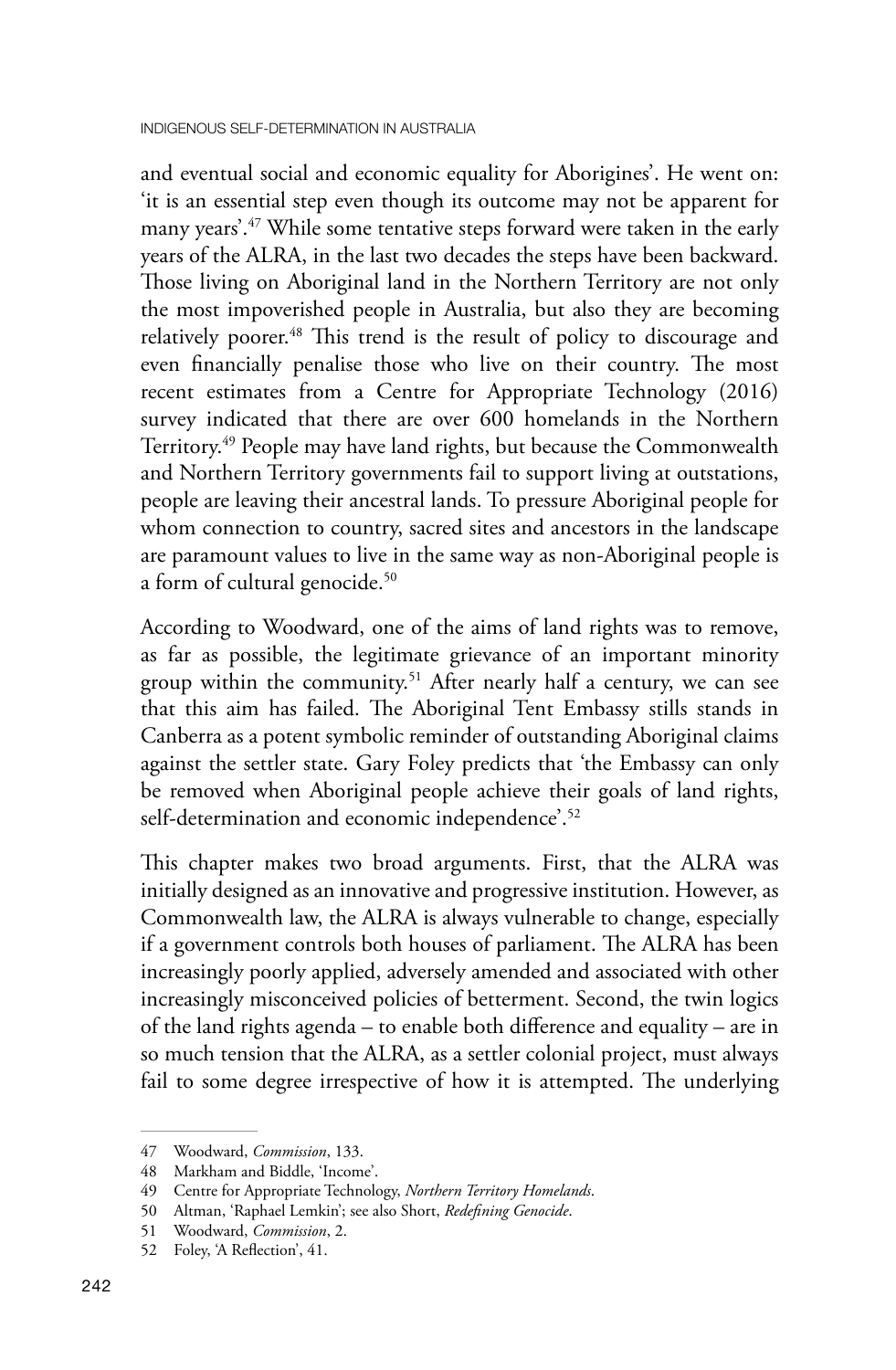principle of land rights policy should be to align with and support the aspirations of traditional owners and to assure them the resources they need. Government policy must acknowledge that Aboriginal people in some regions have very limited possibilities of becoming the same in statistical terms as the other Australians with whom they are so often compared. Informed by such realism, steps along Woodward's long road can yet again be forwards, not backwards.

#### **References**

- Altman, Jon C. *Aborigines and Mining Royalties in the Northern Territory*. Canberra: Australian Institute for Aboriginal Studies, 1983.
- Altman, Jon C. *Hunter-Gatherers Today: An Aboriginal Economy in North Australia*. Canberra: Australian Institute for Aboriginal Studies, 1987.
- Altman, Jon C. 'The Proposed Restructure of the Financial Framework of the Land Rights Act: A Critique of Reeves'. In *Land Rights at Risk: Evaluations of the Reeves Report*, edited by J. Altman, H. Morphy and T. Rowse, 109–122. Canberra: Centre for Aboriginal Economic Policy Research, ANU, 1999.
- Altman, Jon C. 'Raphael Lemkin in Remote Australia: The Logic of Cultural Genocide and Homelands'. *Oceania* 88, no. 3 (2018): 336–59. [doi.org/](http://doi.org/10.1002/ocea.5204) [10.1002/ocea.5204.](http://doi.org/10.1002/ocea.5204)
- Altman, Jon C., F. Morphy and T. Rowse, eds. *Land Rights at Risk: Evaluations of the Reeves Report*. Canberra: Centre for Aboriginal Economic Policy Research, ANU, 1999.
- Altman, Jon C. and J. Nieuwenhuysen. *The Economic Status of Australian Aborigines*. Cambridge: Cambridge University Press, 1979.
- Australian Government. *Aboriginal Employment Development Policy Statement: Policy Paper No 1*. Canberra: Australian Government Publishing Service, 1987.
- Brennan, S. '*Wurridjal v Commonwealth*: The Northern Territory Intervention and Just Terms for the Acquisition of Property'. *Melbourne University Law Review* 33, no. 3 (2009): 957–84.
- Centre for Appropriate Technology. *The Northern Territory Homelands and Outstations Assets and Access Review: Final Report*. Alice Springs: Centre for Appropriate Technology, 2016.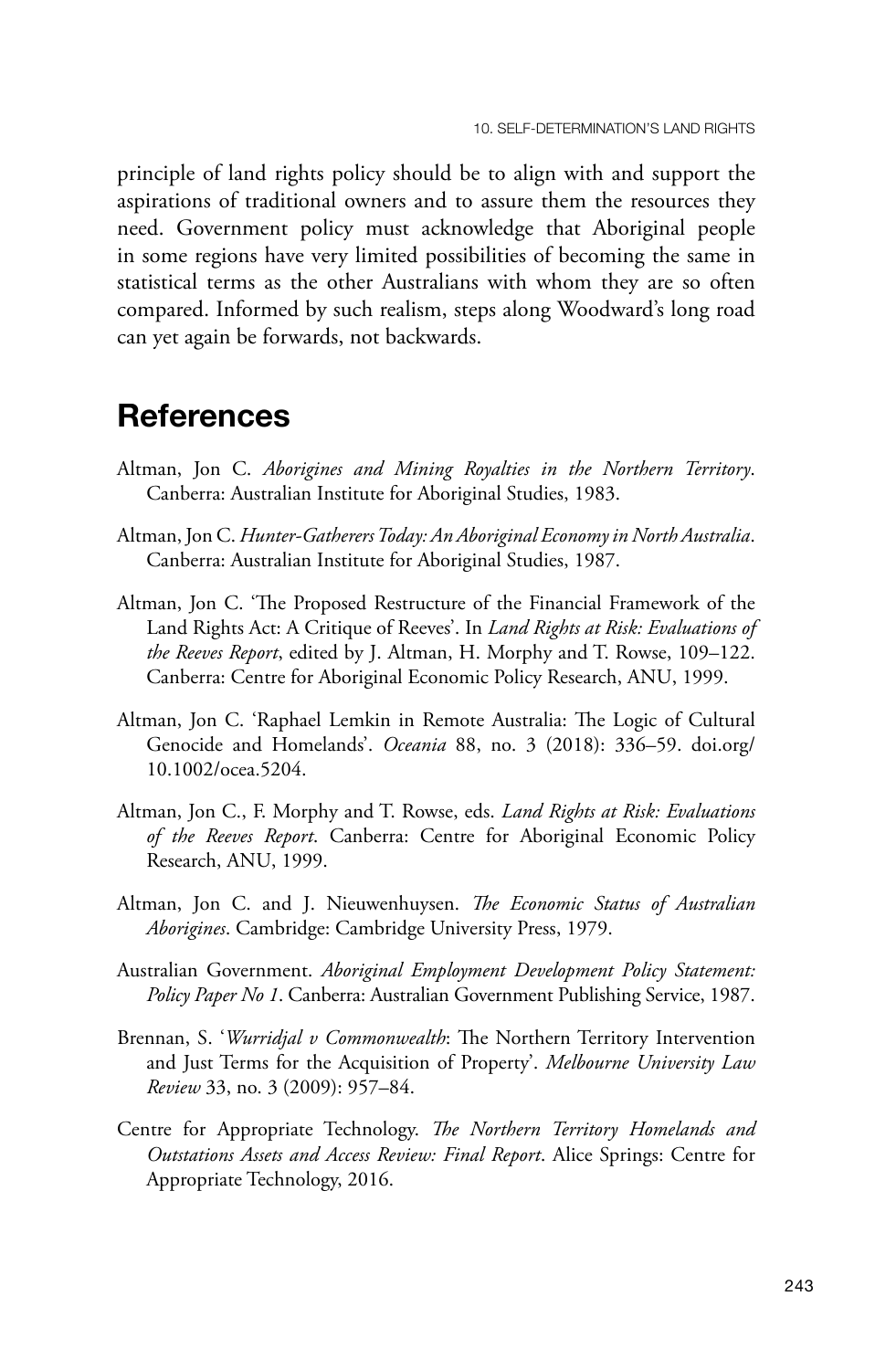- Curchin, K. 'Economic Hybridity in Remote Indigenous Australia as Development Alterity'. In *Postdevelopment in Practice: Alternatives, Economies, Ontologies*, edited by E. Klein and C. E. Morreo, 176–189. New York: Routledge, 2019. [doi.org/10.4324/9780429492136-13](http://doi.org/10.4324/9780429492136-13).
- Foley, G. 'A Reflection on the First Thirty Days of the Embassy'. In *The Aboriginal Tent Embassy: Sovereignty, Black Power, Land Rights and the State*, edited by G. Foley, A. Schaap and E. Howell, 22–41. New York: Routledge, 2014.
- Hinkson, M. 'Introduction: In the Name of the Child'. In *Coercive Reconciliation: Stabilize, Normalise, Exit Aboriginal Australia*, edited by J. C. Altman and M. Hinkson, 1–12. Melbourne: Arena Publications, 2007.
- House of Representatives Standing Committee on Aboriginal Affairs. *Return to Country: The Aboriginal Homelands Movement in Australia*. Canberra: Australian Government Publishing Service, 1987.
- House of Representatives Standing Committee on Aboriginal and Torres Strait Islander Affairs. *Unlocking the Future: The Report of the Inquiry into the Reeves Review of the Aboriginal Land Rights (Northern Territory) Act 1976*. Canberra: The Parliament of the Commonwealth of Australia, 1999.
- Libby, R. T. *Hawke's Law: The Politics of Mining and Aboriginal Land Rights in Australia*. Perth: University of Western Australia Press, 1989.
- McMahon, W. *Australian Aborigines Commonwealth Policy and Achievements, Statement by the Prime Minister, 26 January 1972*. Canberra: W.G. Murray, Government Printer, 1972.
- Markham, F. and N. Biddle. 'Income Poverty and Inequality'. *CAEPR 2016 Census Paper*, no. 2. Canberra: Centre for Aboriginal Economic Policy Research, ANU, 2018.
- McKenna, S. L. 'Assessing the Relative Allocative Efficiency of the Native Title Act 1993 and the Aboriginal Land Rights (Northern Territory) Act 1976'. *CAEPR Discussion Paper*, no. 79. Canberra: Centre for Aboriginal Economic Policy Research, ANU, 1995.
- Miller, M. (chair). *Report of the Committee of Review of Aboriginal Employment and Training Programs.* Canberra: Australian Government Publishing Service, 1985.
- Neate, G. *Aboriginal Land Rights Law in the Northern Territory*. Sydney: Alternative Publishing Cooperative Limited, 1989.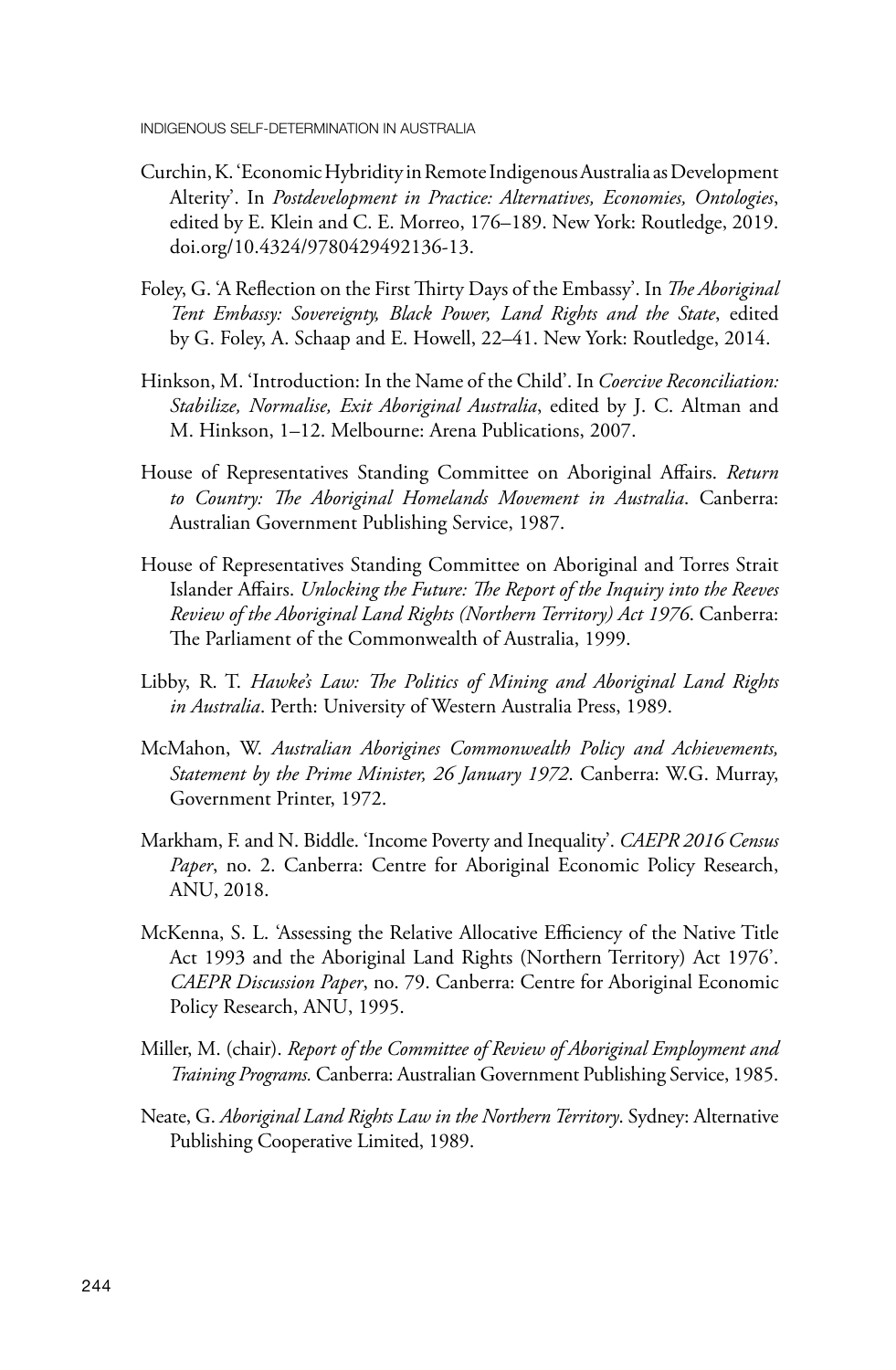- Newfong, J. 'The Aboriginal Embassy: Its Purposes and Aims' [1972]. In *The Aboriginal Tent Embassy: Sovereignty, Black Power, Land Rights and the State*, edited by G. Foley, A. Schaap and E. Howell, 139–43. New York: Routledge, 2014. [doi.org/10.4324/9780203771235-20.](http://doi.org/10.4324/9780203771235-20)
- Peterson, N. and F. Myers, eds. *Experiments in Self-determination: Histories of the Outstation Movement in Australia*. Canberra: ANU Press, 2016. [doi.org/](http://doi.org/10.22459/esd.01.2016) [10.22459/esd.01.2016.](http://doi.org/10.22459/esd.01.2016)
- Reeves, J. *Building on Land Rights for the Next Generation: The Review of the Aboriginal Land Rights (Northern Territory) Act 1976*. Canberra: Aboriginal and Torres Strait Islander Commission, 1998.
- Robinson, S. 'The Aboriginal Embassy: An Account of the Protests of 1972'. In *The Aboriginal Tent Embassy: Sovereignty, Black Power, Land Rights and the State*, edited by G. Foley, A. Schaap and E. Howell, 1–21. New York: Routledge, 2014. [doi.org/10.4324/9780203771235-11](http://doi.org/10.4324/9780203771235-11).
- Short, D. *Redefining Genocide: Settler Colonialism, Social Death and Ecocide*. London: Zed Books, 2016.
- Strakosch, E. *Neoliberal Indigenous Policy: Settler Colonialism and the 'Post-Welfare' State*. New York: Palgrave Macmillan, 2015.
- Sullivan, P. *Belonging Together: Dealing with the Politics of Disenchantment in Australian Indigenous Policy*. Canberra: Aboriginal Studies Press, 2011.
- Whitlam, G. 'It's Time: Whitlam's 1972 Election Policy Speech'. Policy Speech for the Australian Labor Party delivered by Gough Whitlam at the Blacktown Civic Centre, Sydney, 13 November 1972. WhitlamDismissal.com. Accessed 26 February 2019. [whitlamdismissal.com/1972/11/13/whitlam-1972-election](http://whitlamdismissal.com/1972/11/13/whitlam-1972-election-policy-speech.html)[policy-speech.html](http://whitlamdismissal.com/1972/11/13/whitlam-1972-election-policy-speech.html).
- Woodward, A. E. *The Aboriginal Land Rights Commission: Second Report, April 1974*. Canberra: Australian Government Publishing Service, 1974.
- Woodward, E. *One Brief Interval: A Memoir by Sir Edward Woodward*. Melbourne: The Miegunyah Press, 2005.